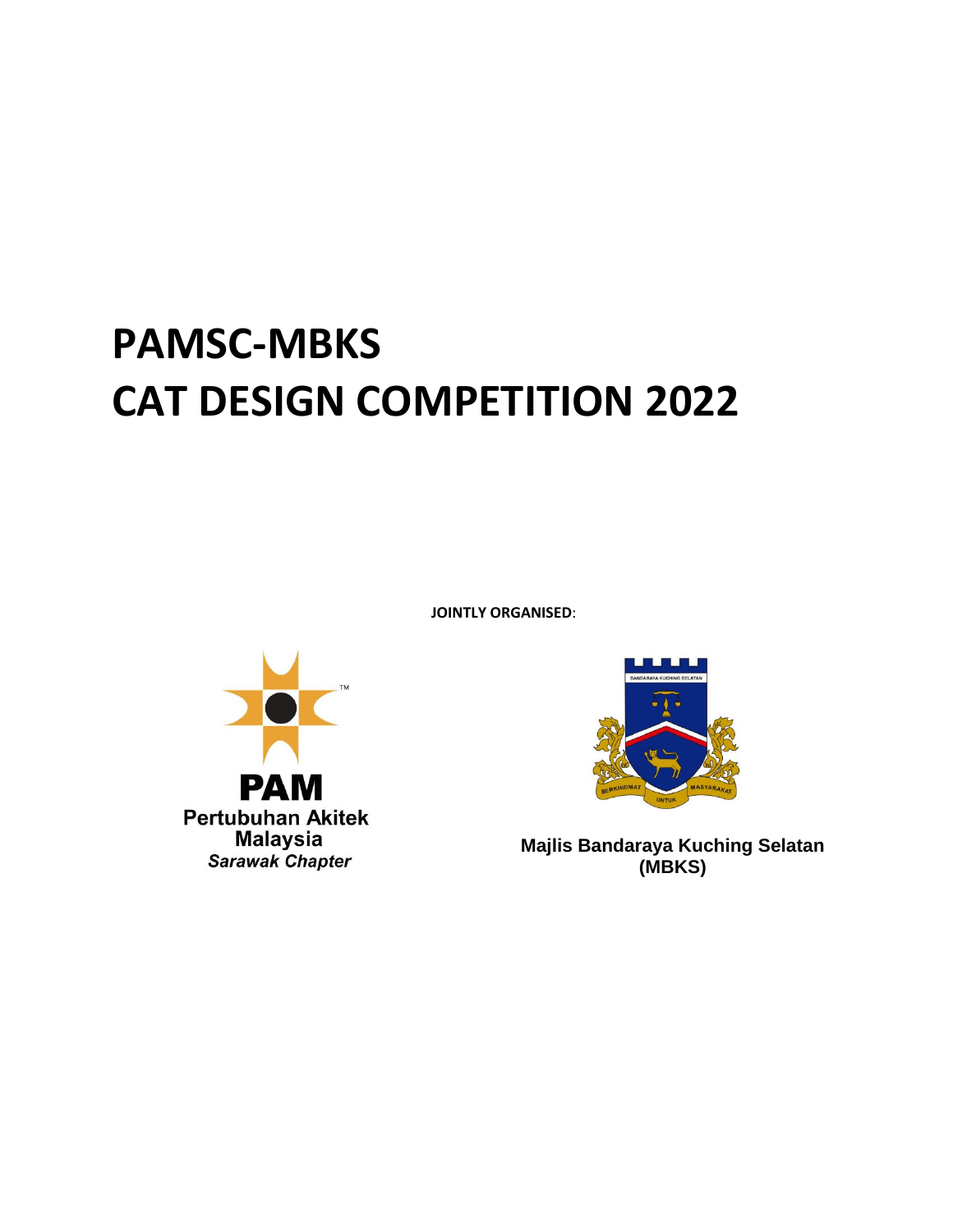### **PAMSC-MBKS CAT DESIGN COMPETITION 2022 COMPETITION BRIEF, RULES AND CONDITIONS**

#### **Organiser : PERTUBUHAN AKITEK MALAYSIA SARAWAK CHAPTER (PAMSC) & MAJLIS BANDARAYA KUCHING SELATAN (MBKS)**

**Promoter : MBKS**

#### 1.0 **INTRODUCTION**

A competition jointly organised by **PAMSC** and **MBKS** and inline with the council's vision of promoting Kuching City South as a Garden City.

#### 2.0 **OBJECTIVE OF THE COMPETITION**

To introduce public art in the Kuching City South by injecting creative, innovative and sustainable design idea using the icon of the city – CAT.

#### 3.0 **COMPETITION SITE**

Any site within Kuching City South.

#### 4.0 **DESIGN BRIEF**

- To design a cat installation/sculpture. Can be abstract.
- Design with optimum public/community engagement to enhance both public and landscape/hardscape.
- The design should also take into considerations of economic feasibility, build-ability and public safety.
- $\bullet$  Maximum size = 2.4m(L) x 2.4m(W) x 2.4m(H).

#### 5.0 **CRITERIA FOR JUDGING**

The Jury shall evaluate the entries in their order of merit based on the followings:

- (a) Design excellence
- (b) Build-ability
- (c) Innovative and sustainable solution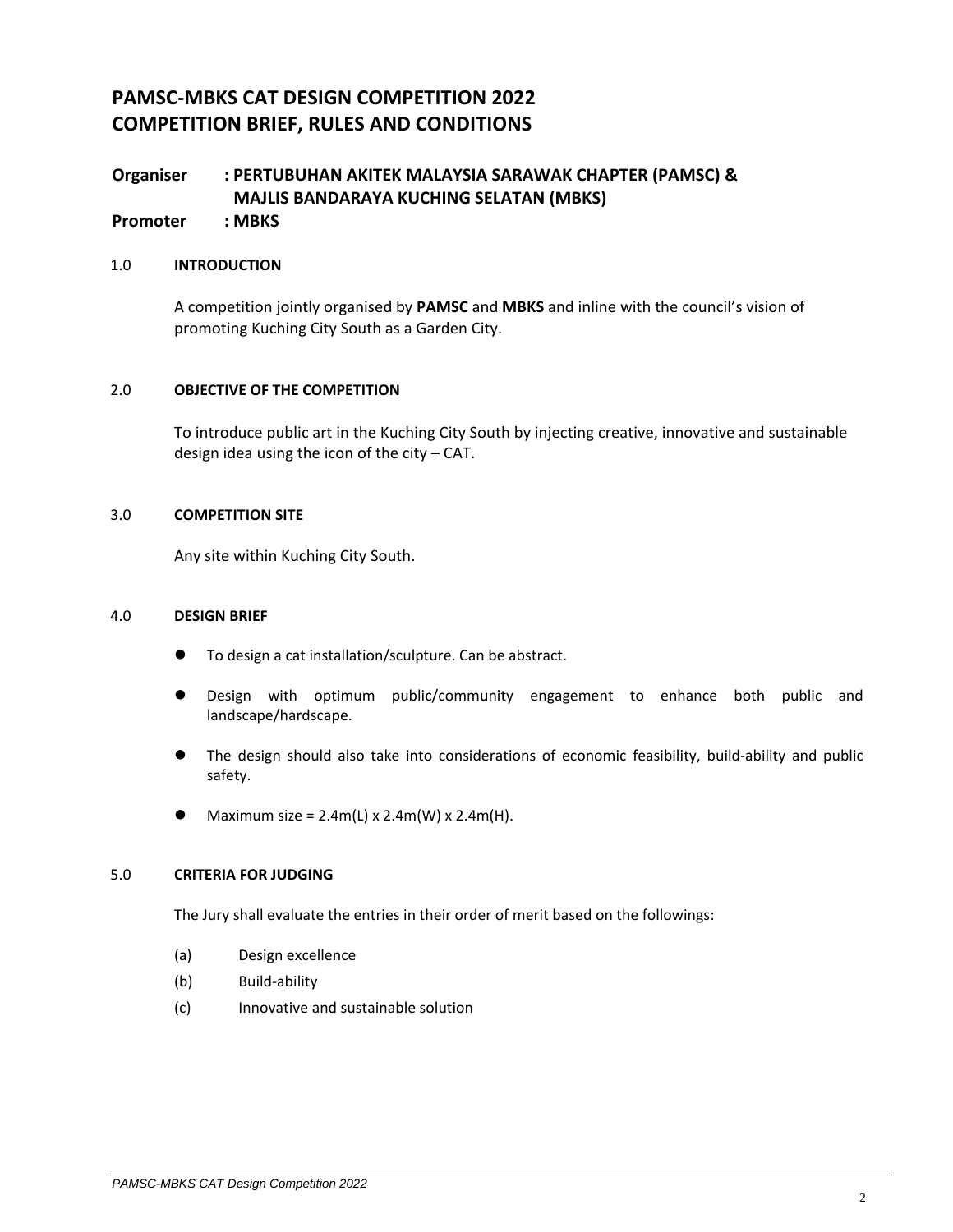#### 6.0 **PANEL OF JURY**

- (a) Five (5) individuals are to be appointed to judge on the designs submitted and make the final Awards.
- (b) The Organiser reserves the right to replace any member of the Jury who may be unavailable at any stage with the prior written consent of Promoter.
- (c) All decisions made by the panel of jury are final. No further inquiries shall be entertained.

#### 7.0 **PRIZES AND HONORARIA**

(a) The Promoter of the competition undertakes to accept the decision of the Jury and within one (1) month from the date of the announcement of the Winners, to pay the prizes and honoraria to the successful participants in the manner as stated below:

| $1st$ Prize                                                                            |  |  | RM 3.000 Cash Prize with Certificates of Award |  |
|----------------------------------------------------------------------------------------|--|--|------------------------------------------------|--|
| 2 <sup>nd</sup> Prize                                                                  |  |  | RM 1.500 Cash Prize with Certificates of Award |  |
| 3rd Prize                                                                              |  |  | RM 1,000 Cash Prize with Certificates of Award |  |
| Honorable Mention (5 shortlisted entries) RM 500 Cash Prize with Certificates of Award |  |  |                                                |  |

(b) The Jury shall make the final selection of the winners; and the Jury's decision on the same shall be final and binding on all parties'.

The Promoter may undertake to appoint any of the winning participants as the Designer for the Project after the competition. In the event the successful participant, in the opinion of the Promoter, has no capability or expertise in projects of this scale and complexity, the winner may be allowed to joint venture with a more capable consultant firm or company to undertake the project subject to agreement of all parties.

#### 8.0 **ELIGIBILITY**

- (a) The Competition is open to all **Sarawakians.**
- (b) No Members of Jury and Organisers nor their partners, relatives, employees or employers shall be eligible to enter, compete or assist as a participant in the Competition.
- (c) Proof of Malaysia IC to be enclosed in Registration Form.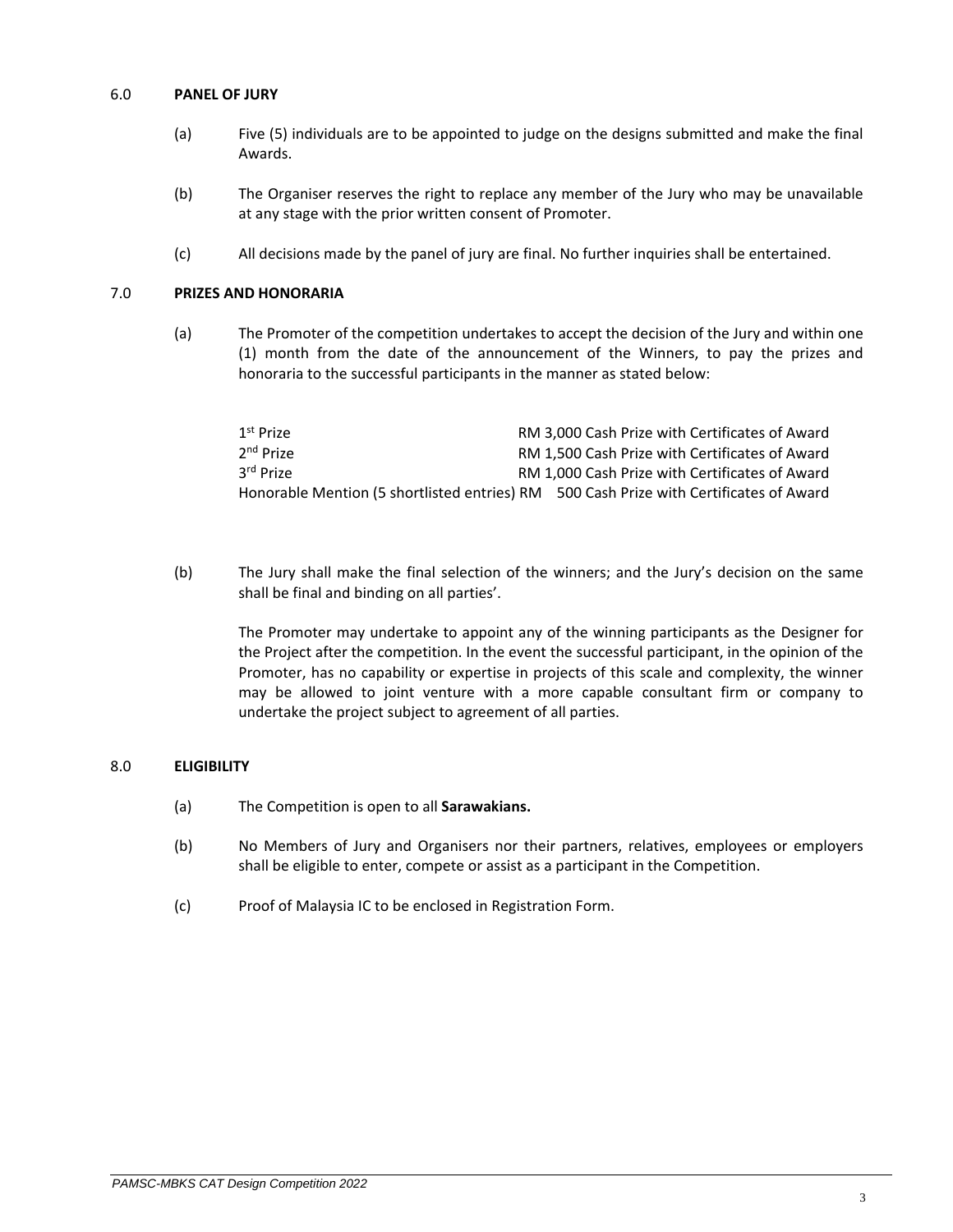#### 9.0 **REGISTRATION FEE**

- (a) Participation of the competition is **free of charge**, but registration is compulsory.
- (b) Only registered participants may submit queries and entries to the Competition Secretariat.
- (c) Each participant may submit more than one (1) entry subject to separate registration for each entry submission, and compliance with the rules of the Competition.

#### 10.0 **FORMAT OF COMPETITION**

(a) The Competition is an "Open Competition" and shall be conducted in a Single Stage.

#### 11.0 **ANONYMITY OF SUBMISSIONS**

- (a) All submissions must **not** bear any name of the participants or any identifying marks whatsoever so as to ensure anonymity.
- (b) Submissions received by the Competition Secretariat shall be assigned an entry number which must **not** be made known to any party other than the Organiser.
- (c) Anonymity of all participants must be preserved throughout the entire duration of the Competition.
- (d) All entries submitted shall be kept secret until the final results are announced.
- (e) Non-compliance with any of the Competition rules and conditions may result in the entry being disqualifying from the competition.

#### 12.0 **COMPETITION SCHEDULE**

The Organiser reserves the right to vary the Competition time table.

| (a) | <b>Commencement date for Registration</b>          | <b>1 JUNE 2022</b>      |
|-----|----------------------------------------------------|-------------------------|
| (b) | <b>Closing date for Registration</b>               | <b>27 JUNE 2022</b>     |
| (c) | <b>Closing date of Submission</b>                  | <b>15 JULY 2022</b>     |
| (d) | <b>Judging</b>                                     | <b>20 JULY 2022</b>     |
| (e) | <b>Announcement of Winners (Subject to change)</b> | <b>END OF JULY 2022</b> |

#### 13.0 **SUBMISSION REQUIREMENTS AND FORMAT**

The following materials are required to be submitted by the prescribed deadline **via email only:**

- (a) **Registration Form and Declaration Form**
- i. A pdf copy of the **Registration Form** acknowledged by the Competition Secretariat, and
- ii. A pdf copy of the **Declaration Form**; duly completed and signed by the Registered Participant.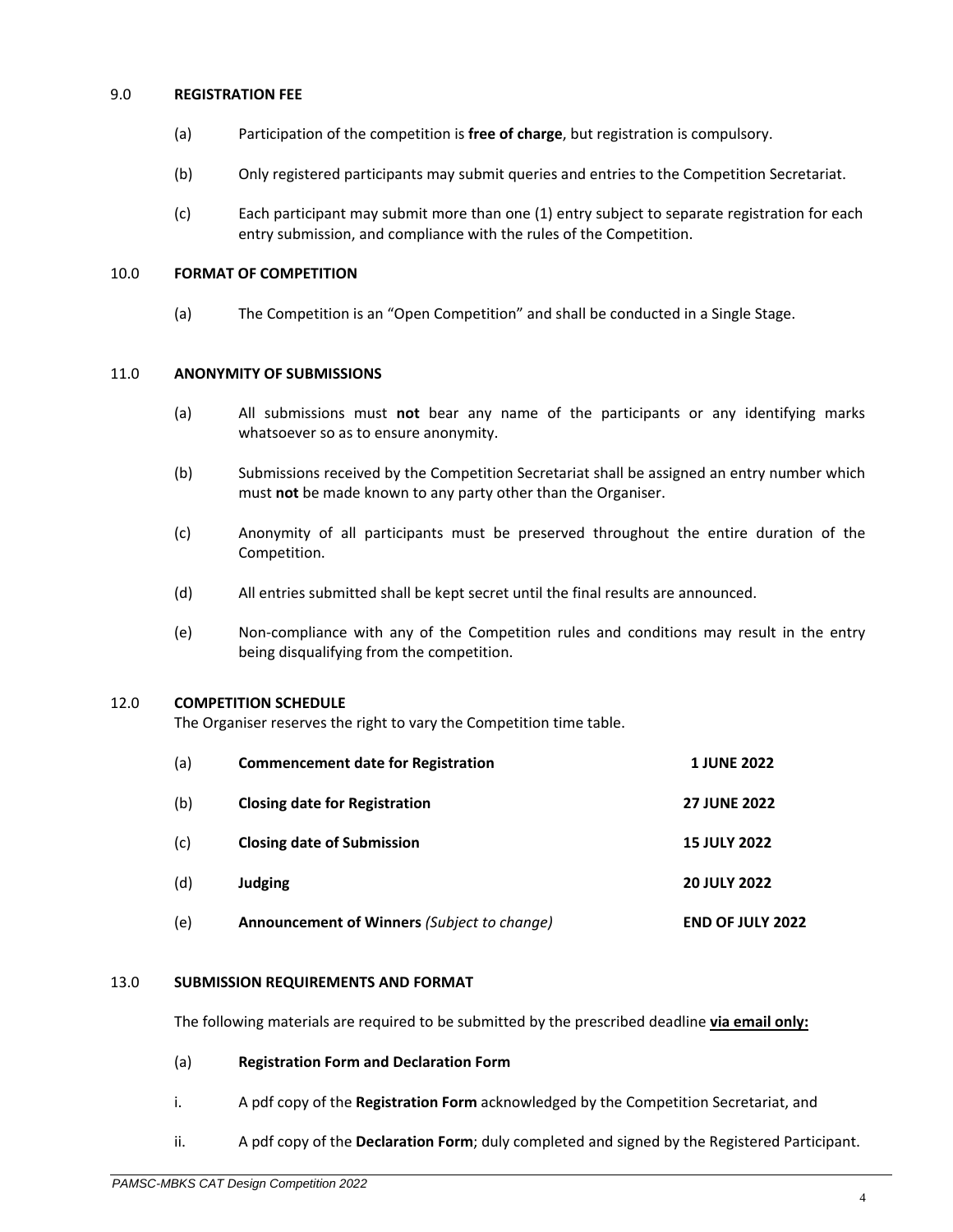#### (b) **Presentation Panels**

- i. Presentation in **A3 size (1 panel) in 'portrait' format with concept description.**
- ii. Presentation panels should be in **high resolution (min. 300dpi)** jpeg **AND** PDF format respectively.
- (c) Please indicate in the email subject title the following "PAMSC-MBKS Submission: Code XXX" with your participant code number (for eg.: PAMSC-MBKS Submission: Code 017)
- (e) **Kindly upload all the files into the specific FTP/cloud server (Google Drive, Dropbox, WeTransfer, etc.) and attached the link in the email for download.** All download links must be open access with no permissions/passwords required. Please do not send separate links, or cause them to be issued from your transfer service. All links must be contained in your submission email to complete the submission process.

#### 14.0 **SUBMISSION PROCEDURE**

- (a) Each entry's submission must be contained in a single email, and submit via email only, before the prescribed deadline to: **info@pamsc.org.my**
- (b) All submissions must be received by the Competition Secretariat not later than **5pm, 15 JULY 2022**. The Organiser and the Promoter will not entertain or be responsible for any late submission due to technical issues.
- (c) Participants are advised to contact the competition secretariat to ensure the submissions are in order.

#### 15.0 **PRESENTATION OF AWARDS**

(a) The Presentation of Awards for the Winners is tentatively scheduled to be held by **END OF JULY 2022.** The venue and time will be announced in due course.

#### 16.0 **DISQUALIFICATION**

- (a) Failure by participants to comply with the Rules and Conditions of this Competition may lead to immediate disqualification from the Competition.
- (b) The Jury shall have the sole and final decision in the acceptance or disqualification of any entry that may have infringed any Rules of the Competition.

#### 17.0 **EXHIBITION AND PUBLICATION**

- (a) The Organiser and Promoter reserve the right to retain all entries for the purposes of exhibition, publicity and promotion, subject always to the provision of Copyright Act 1987 (ACT 332) and all its amendments for the time being in force.
- (b) The Organiser and Promoter reserve the right to reproduce any of the submitted materials in their publications and websites or in other publications and websites authorised by them, and in doing so, will undertake to give due credit and acknowledgement to the authors concerned.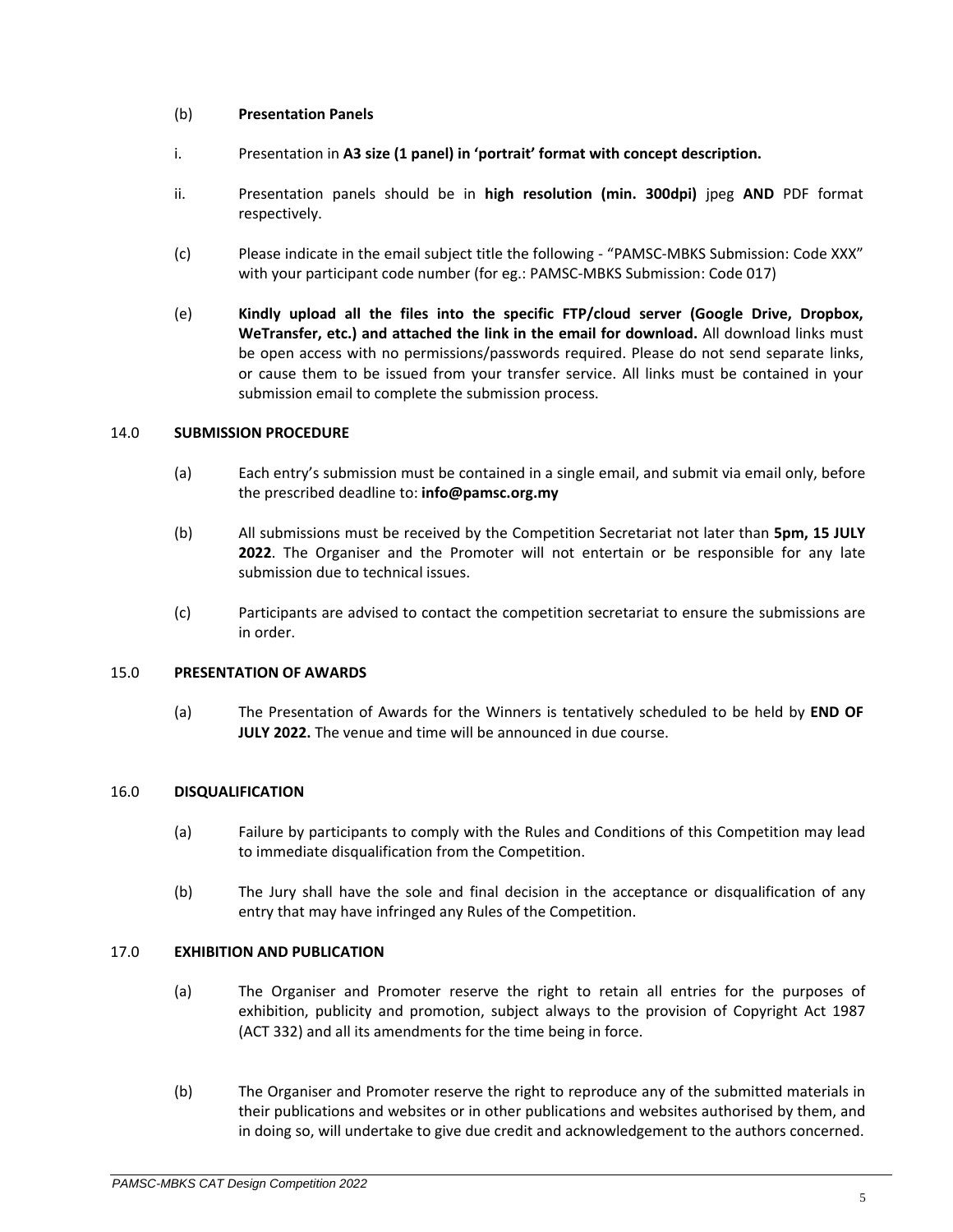#### 18.0 **COPYRIGHT**

(a) The ownership copyright of all the participants' works shall be in accordance with the Copyright Act 1987 (ACT 332) and any of its amendments for the time being in force in Malaysia.

#### 19.0 **RECLAIMING**

All entries will not be returned.

#### 20.0 **LIST OF APPENDICES**

- Appendix A Registration Form
- Appendix B Declaration Form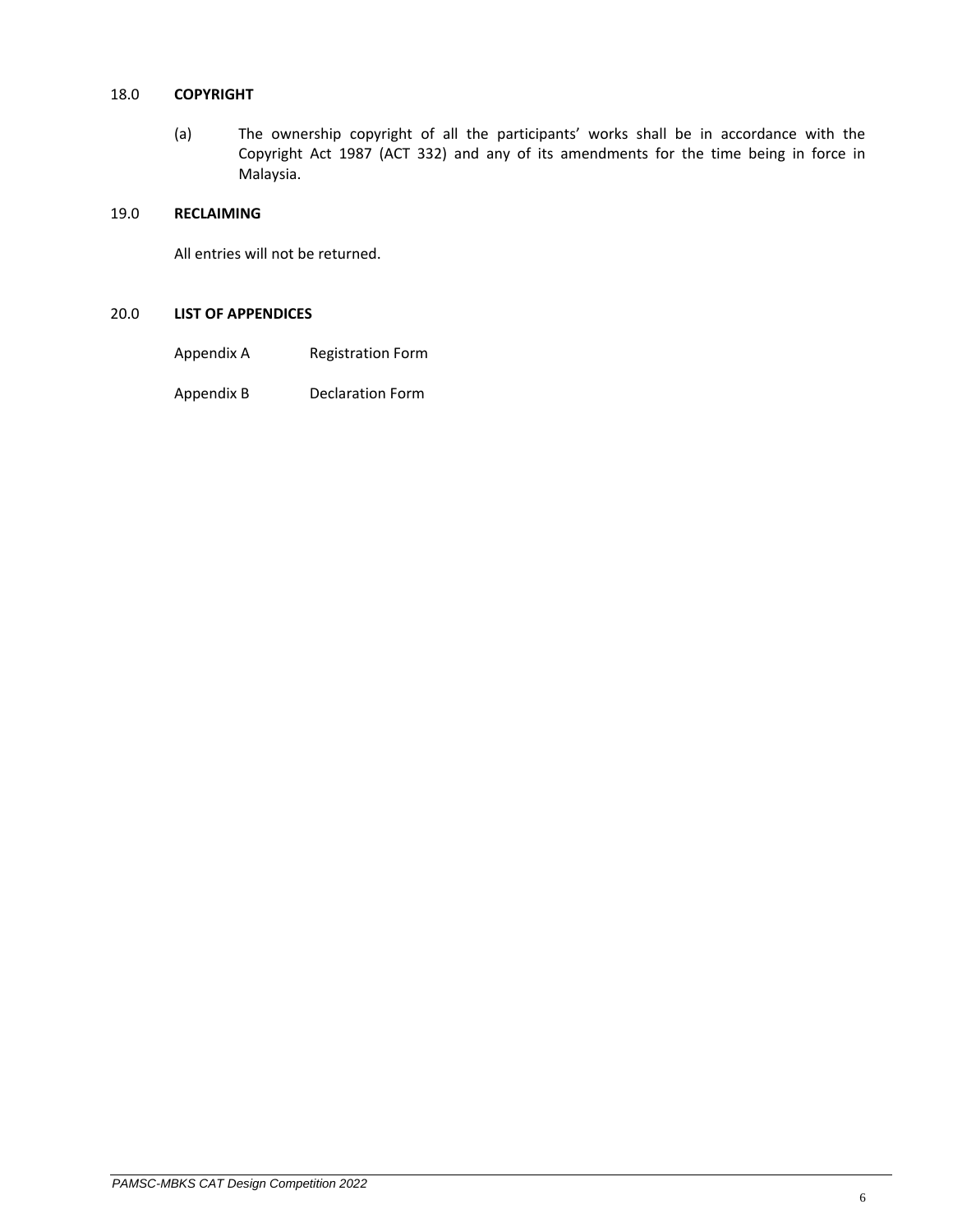**APPENDIX A**

## **REGISTRATION FORM**

*(Important: The acknowledged copy must be returned with the submission of entry)*

**To: PAMSC-MBKS CAT Design Competition 2022 Pertubuhan Akitek Malaysia Sarawak Chapter**

**Email: info@pamsc.org.my**

I wish to register for the **PAMSC-MBKS CAT Design Competition 2022.** I attached herewith:

| <b>NAME OF</b><br><b>PARTICIPANT:</b>           |                   |
|-------------------------------------------------|-------------------|
| IC NO.:<br>(COPY OF ICTO<br><b>BE ATTACHED)</b> | <b>SIGNATURE:</b> |
| <b>CORRESPON-</b><br><b>DENCE ADDRESS:</b>      |                   |
| <b>TELEPHONE NO:</b>                            |                   |
| <b>FAX NO:</b>                                  |                   |
| <b>EMAIL ADDRESS:</b>                           |                   |

#### **For use by Competition Secretariat**

| Authorised | Date: | <b>Official Stamp:</b> |
|------------|-------|------------------------|
| Signatory: |       |                        |
|            |       |                        |
|            |       |                        |
|            |       |                        |
|            |       |                        |
|            |       |                        |
|            |       |                        |